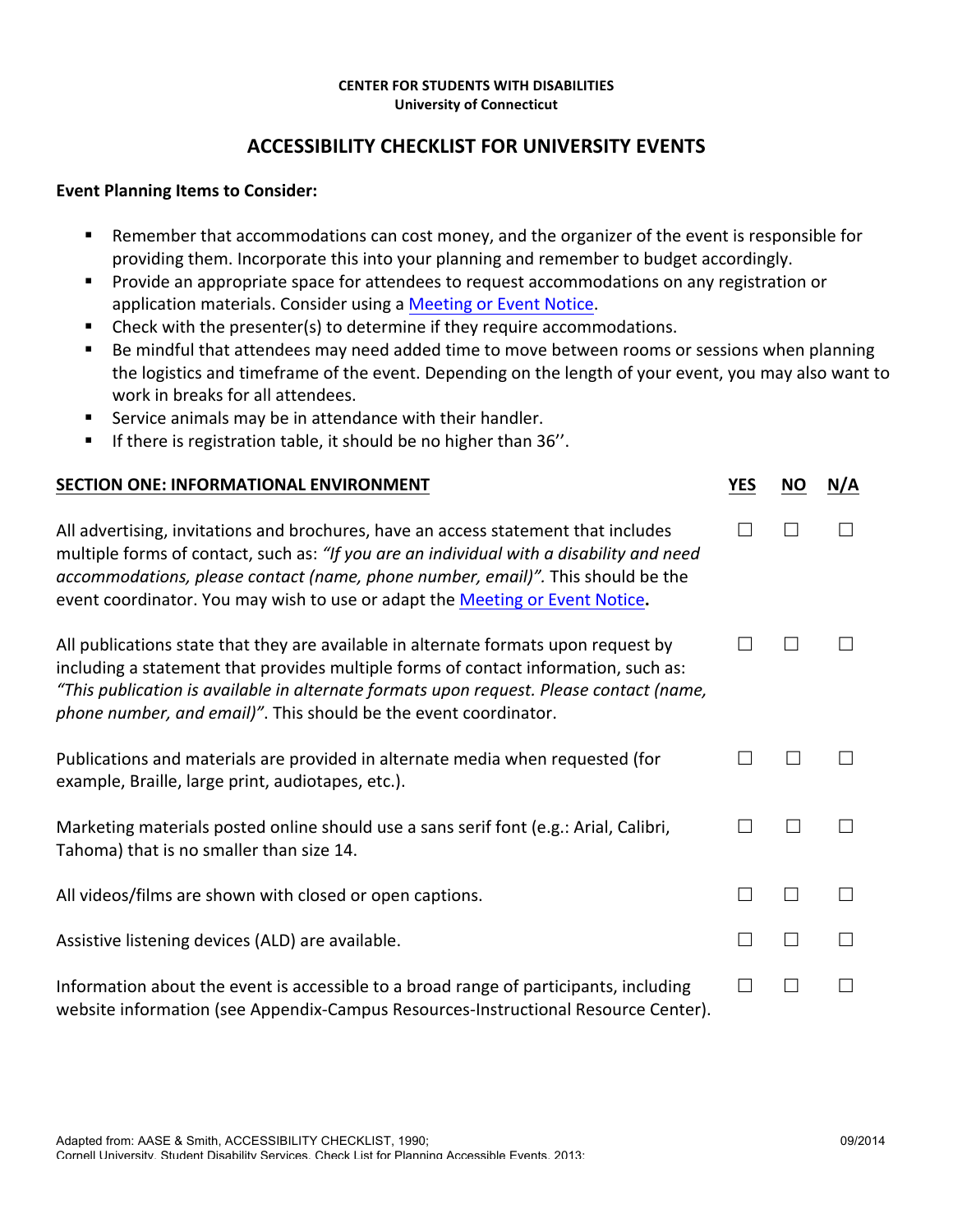| <b>SECTION TWO: ATTITUDINAL ENVIRONMENT</b>                                                                                                                                                                                                                            | <b>YES</b> | <b>NO</b>    | N/A          |
|------------------------------------------------------------------------------------------------------------------------------------------------------------------------------------------------------------------------------------------------------------------------|------------|--------------|--------------|
| An inclusive environment has been provided to assure the full participation and<br>integration of individuals with disabilities.                                                                                                                                       | П          | $\Box$       | $\Box$       |
| Always use person-first language when speaking to or referring to individuals<br>with disabilities. Please refer to the Center for Students with Disabilities<br>Disabilities: Cultural Competence page.                                                               | $\perp$    | $\Box$       | $\Box$       |
| Presenters, facilitators, speakers, etc., should always introduce themselves to<br>attendees and face the audience when speaking.                                                                                                                                      | $\perp$    | $\perp$      | $\Box$       |
| Use the same considerations in this checklist if you are planning post-event activities,<br>off-site trips, overnight stays, or if you are moving around campus (such as residence<br>halls, restaurants, recreation rooms, etc.).                                     | П          | $\mathbf{L}$ |              |
| <b>SECTION THREE: PHYSICAL ENVIRONMENTS</b>                                                                                                                                                                                                                            | <b>YES</b> | <b>NO</b>    | N/A          |
| <b>Event Location:</b>                                                                                                                                                                                                                                                 |            |              |              |
| Event must be scheduled in an accessible location, with directional signage to all event<br>or meeting locations. Accessibility requirements must be checked for all areas, which<br>may include elevators, entrances, parking, restrooms, and seating (see Appendix). | П          | $\Box$       | $\Box$       |
| Confirm that requested accommodations are provided (e.g. sign language interpreters,<br>closed captioning, etc.).                                                                                                                                                      | $\Box$     |              |              |
| If seating is provided, seating placement should be considered (e.g., near the<br>interpreter or in the front for those with sensory disabilities), and wheelchair and<br>companion seating should be dispersed in multiple locations.                                 | $\perp$    |              | $\mathsf{L}$ |
| If a stage or platform is used, be sure it is accessible and on an accessible route, and<br>provide a temporary ramp or portable wheelchair lift if needed.                                                                                                            |            |              |              |
| Displays or exhibits are positioned to provide an accessible route to navigate the space.<br>Alternate formats of display or exhibit information may be made available for attendees<br>with sensory disabilities.                                                     |            |              |              |
| Equipment is located in wheelchair accessible areas and most frequently used materials<br>are placed on lower shelves.                                                                                                                                                 |            |              |              |
| Check equipment before beginning event to make sure it's working. Have a 'Plan B' in<br>case of technical difficulties.                                                                                                                                                | $\Box$     |              |              |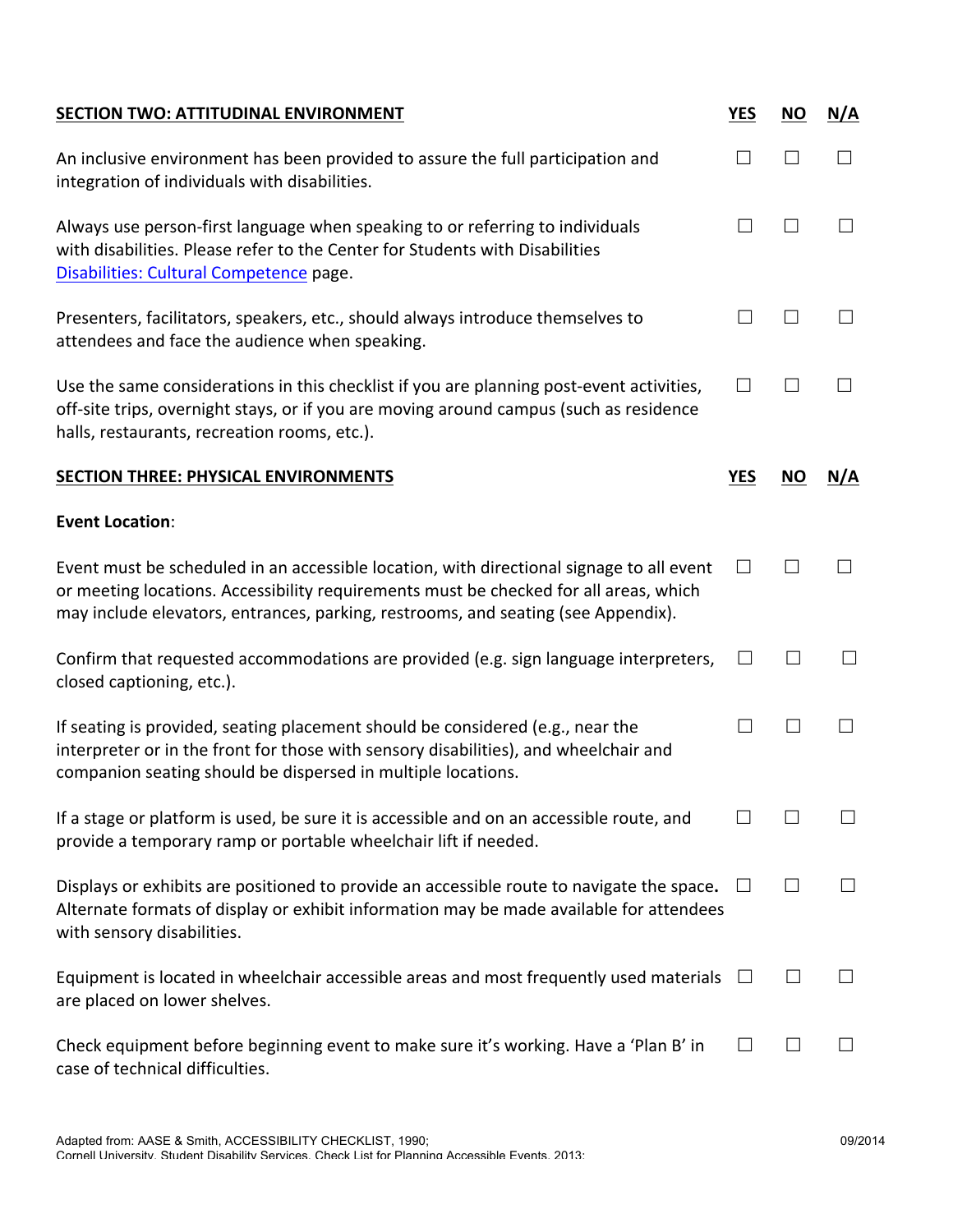| If a microphone or dais is provided for participation, be certain it is accessible and<br>assistance is provided.                                                                                                               | $\Box$       |        |        |
|---------------------------------------------------------------------------------------------------------------------------------------------------------------------------------------------------------------------------------|--------------|--------|--------|
| Ensure there is adequate lighting for persons with low vision or if a sign language<br>interpreter is used.                                                                                                                     | П            |        |        |
| <b>Parking and Transportation:</b>                                                                                                                                                                                              |              |        |        |
| If nearby parking is available, accessible spaces for parking are included and located on<br>an accessible route. Provide multiple options for location.                                                                        | $\Box$       |        |        |
| If transportation is provided, it is accessible to individuals with disabilities and there is<br>an accessible route from the transportation stop to the building or entrance.                                                  | $\Box$       |        |        |
| For individuals who may require assistance to/from their parking space or<br>transportation stop and the entrance, the Accessible Van Service has been<br>contacted (see Appendix-Campus Resources).                            | $\mathbf{L}$ |        |        |
| <b>Food and Drink:</b>                                                                                                                                                                                                          |              |        |        |
| If food and/or drink are provided, be mindful of restricted diets and allergies. Provide<br>attendees with the opportunity to request alternate options. Have ingredients and<br>nutrition facts available to inform decisions. | $\perp$      |        |        |
| If food and/or drink are provided, ensure tables are less than 34" high and items are<br>within reach. Self-service items must be reachable from a seated position with<br>accessible operating mechanisms.                     | $\Box$       |        |        |
| Include additional space for individuals using wheelchairs if using banquet style seating.                                                                                                                                      | $\Box$       |        |        |
| Review the Food Service Areas Checklist for additional considerations if your event<br>or meeting uses, or is located in, a food service area.                                                                                  | $\Box$       | $\Box$ | $\Box$ |
| <b>Emergency Planning:</b>                                                                                                                                                                                                      |              |        |        |
| Exits are clearly identified and accessible.                                                                                                                                                                                    |              |        |        |
| Fire and emergency alarms have both audible and visual signals.                                                                                                                                                                 |              |        |        |
| Identify areas of refuge for individuals who may require rescue assistance.                                                                                                                                                     | $\Box$       |        |        |